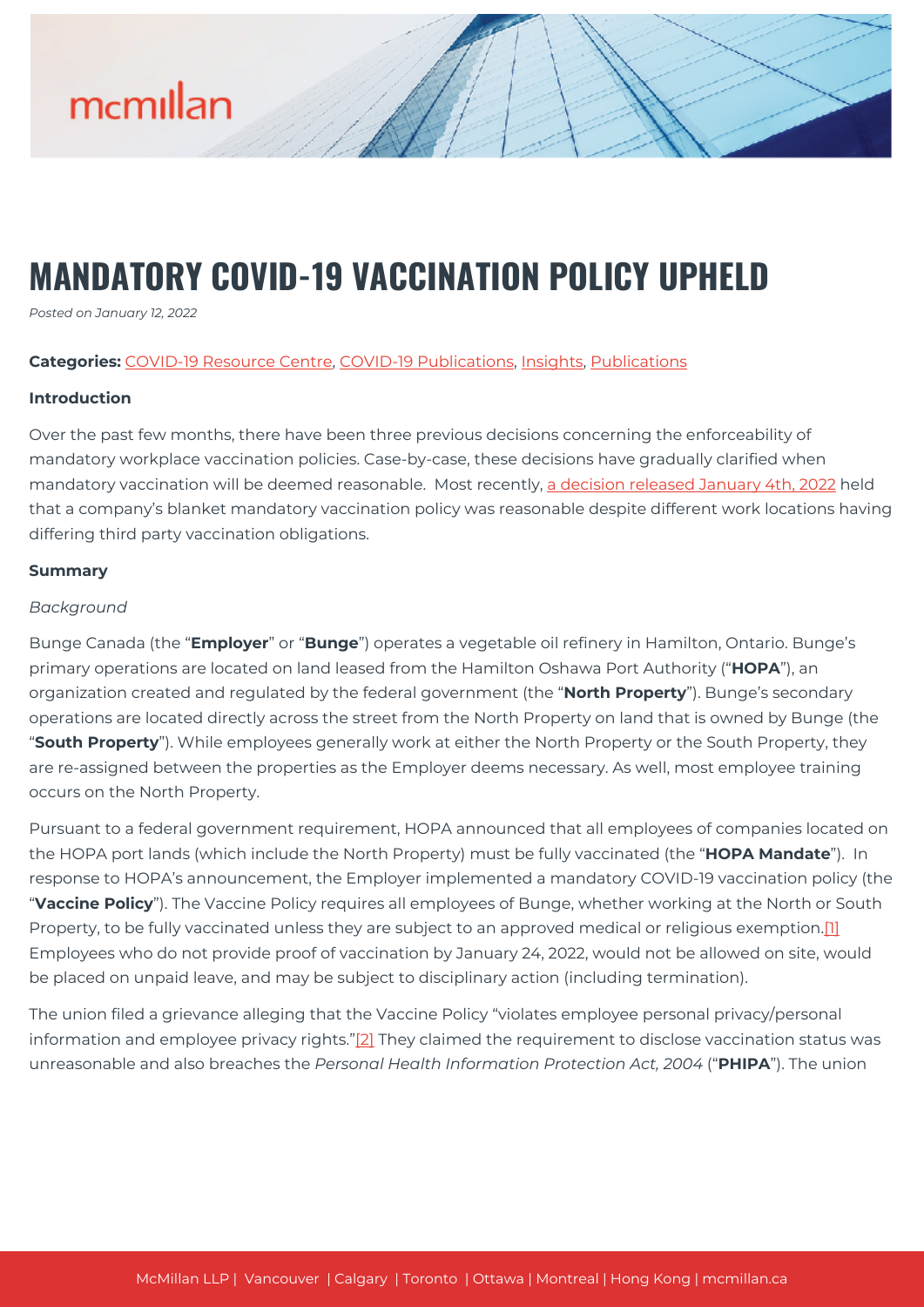# mcmillan

also argued that Bunge cannot justify the application of the Vaccine Policy to the South Property, as only the North Property is leased from HOPA and subject to HOPA's vaccination requirement.<sup>[3]</sup> The Employer could simply arrange for the few unvaccinated workers to work solely on the South Property.[\[4\]](#page--1-0)

### *Arbitrator Upholds Mandatory Vaccination Policy*

The *KVP* test requires that any policy affecting employees must be reasonable and must not be inconsistent with the collective agreement.<sup>[5]</sup> Context and circumstances are "critical."<sup>[6]</sup>

Under that framework, Arbitrator Robert J. Herman held that the Vaccine Policy is "a reasonable policy in the circumstances" and a "reasonable exercise of management's right to issue workplace policies."[\[7\]](#page--1-0)

The Vaccine Policy was found to be enforceable against all employees "regardless of their work location".[\[8\]](#page--1-0) The arbitrator emphasized the proximity of the North and South Properties and their integrated operations. If the Vaccine Policy were only to apply to the North Property and the Employer were to move all unvaccinated employees to the South Property, then the Employer's operations "would have to be changed in some material respects" and would "incur significant additional operating costs". For example, the Employer could not reassign employees between the properties and may have to establish a separate training program to occur on the South Property.<sup>[\[9\]](#page--1-0)</sup> Arbitrator Herman also noted that any intermingling between unvaccinated and vaccinated employees would place all employees at a greater COVID-19 risk – therefore, if the Vaccine Policy were only to apply to the North Property, it would likely require all vaccinated employees to work solely on the North Property, which would further impede the "existing integration of operation between the two sites.["\[10\]](#page--1-0) This transfer of employees would also likely breach the union's collective agreement, specifically the job posting, transfer, and seniority rights provisions.[\[11\]](#page--1-0)

In finding the policy reasonable, the arbitrator also considered that the employees cannot work remotely and that a testing alternative would not comply with the HOPA Mandate.[\[12\]](#page--1-0) Moreover, in response to the union's argument that there was no recent COVID-19 transmission on the properties, Arbitrator Herman stated that a "lack of recent confirmed cases does not render unreasonable what is otherwise a reasonable policy.["\[13\]](#page--1-0)

Finally, the required disclosure of vaccination status was found to be reasonable and not a breach of *PHIPA*[.\[14\]](#page--1-0) Any rights the employees have to privacy are "considerably outweighed by the minimal intrusion on such rights and the enormous public health and safety interests at issue.["\[15\]](#page--1-0)

### **Takeaway for Employers**

Recent decisions on mandatory vaccination policies have started to clarify the situations where these policies will be enforceable.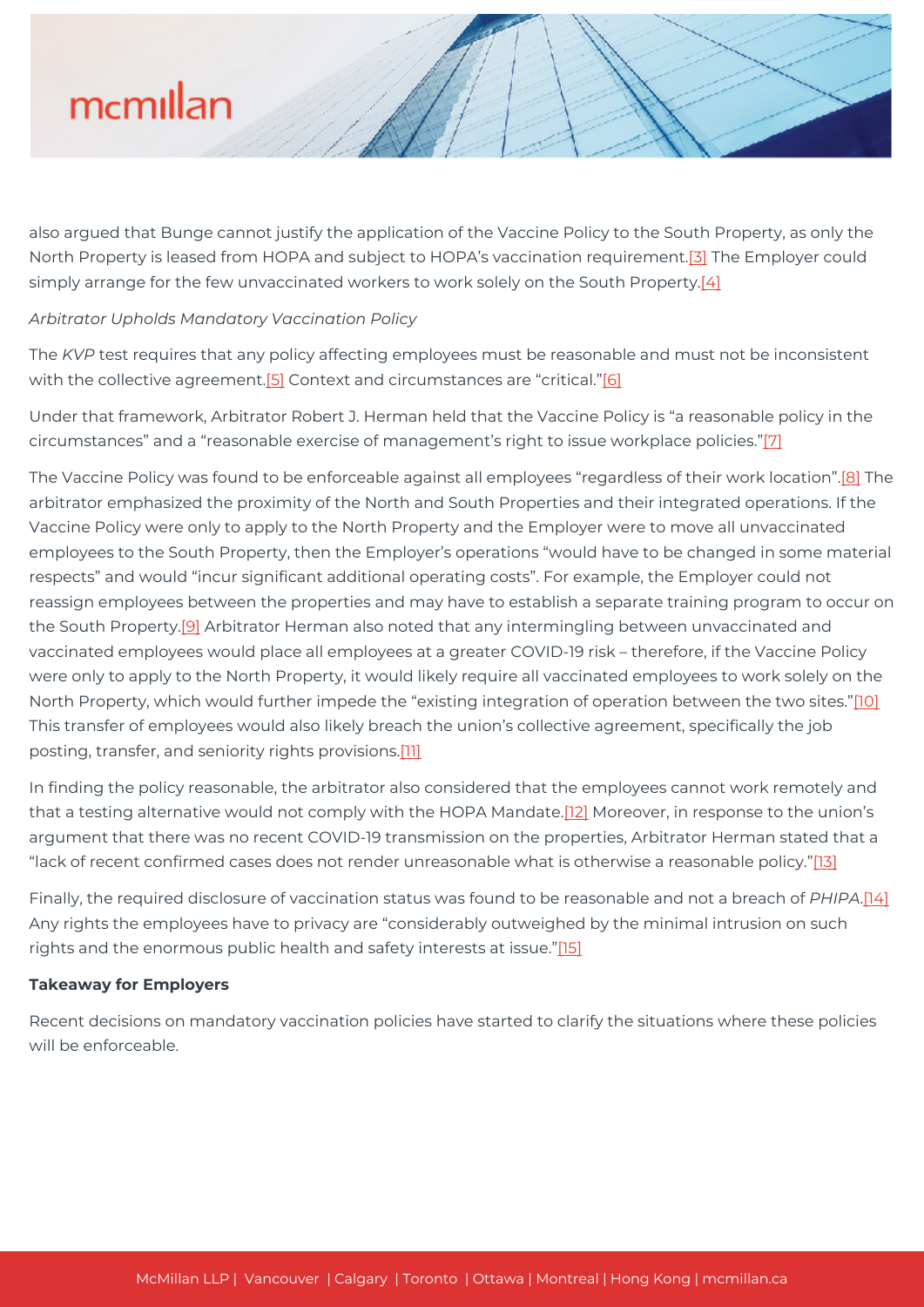

In *Ontario Power Generation v The Power Workers' Union*, released November 8, 2021, the mandatory vaccination policy had a rapid test alternative for employees who were unvaccinated or who refused to disclose their vaccination status. The policy was found to be reasonable as long as the employer covered the cost of the rapid tests.

In *United Food and Commercial Workers Union, Canada Local 333 and Paragon Protection Ltd.*, released November 9, 2021, a security company (Paragon) implemented a mandatory vaccination policy after a majority of its clients' sites required security personnel to be vaccinated. The arbitrator found Paragon's mandatory vaccination policy to be reasonable, albeit subject to modifications and amendments necessary for compliance with the *Human Rights Code* & ensure a reasonable application of the policy.

In *Electrical Safety Authority and Power Workers' Union*, released November 7, 2021, the employer's mandatory vaccination policy was found to be unreasonable. Despite some client sites requiring vaccinated workers, the ESA presented no significant evidence that this third party obligation created substantial problems for its operations.

The recent Bunge decision pushes the law on mandatory vaccination another step forward. The decision found mandatory vaccination (with no testing alternative) to be reasonable on the South Property despite no third party requiring vaccination on that site. This is the first decision to fully endorse an employer's mandatory vaccination policy without amendment or an alternative for frequent testing of unvaccinated employees, even on a site where no third party obligation applied.

This decision could make it easier for employers to implement a blanket mandatory vaccination policy across multiple workplace locations. This includes employers in industries such as construction, where employees are assigned to third party sites with varying vaccination policies. For example, a contractor may require its employees to be vaccinated so that they could move between sites where vaccination is mandatory (i.e. City of Toronto and City of Ottawa sites) and other sites where vaccination is not mandatory.

This decision also highlights the importance of carefully crafting a mandatory vaccination policy that addresses the specific requirements of an employer's business, as well as complying with the *Human Rights Code* and other statutory obligations.

If you have any questions related to the above, please do not hesitate to contact a member of the [Employment](https://mcmillan.ca/expertise/practices/employment-labour-relations/) [and Labour Relations Group.](https://mcmillan.ca/expertise/practices/employment-labour-relations/)

- [1] [ps2id id='1' target=''/]Paras 22, 27.
- [2] [ps2id id='2' target=''/]Para 8.
- [3] [ps2id id='3' target=''/]Paras 8, 9.